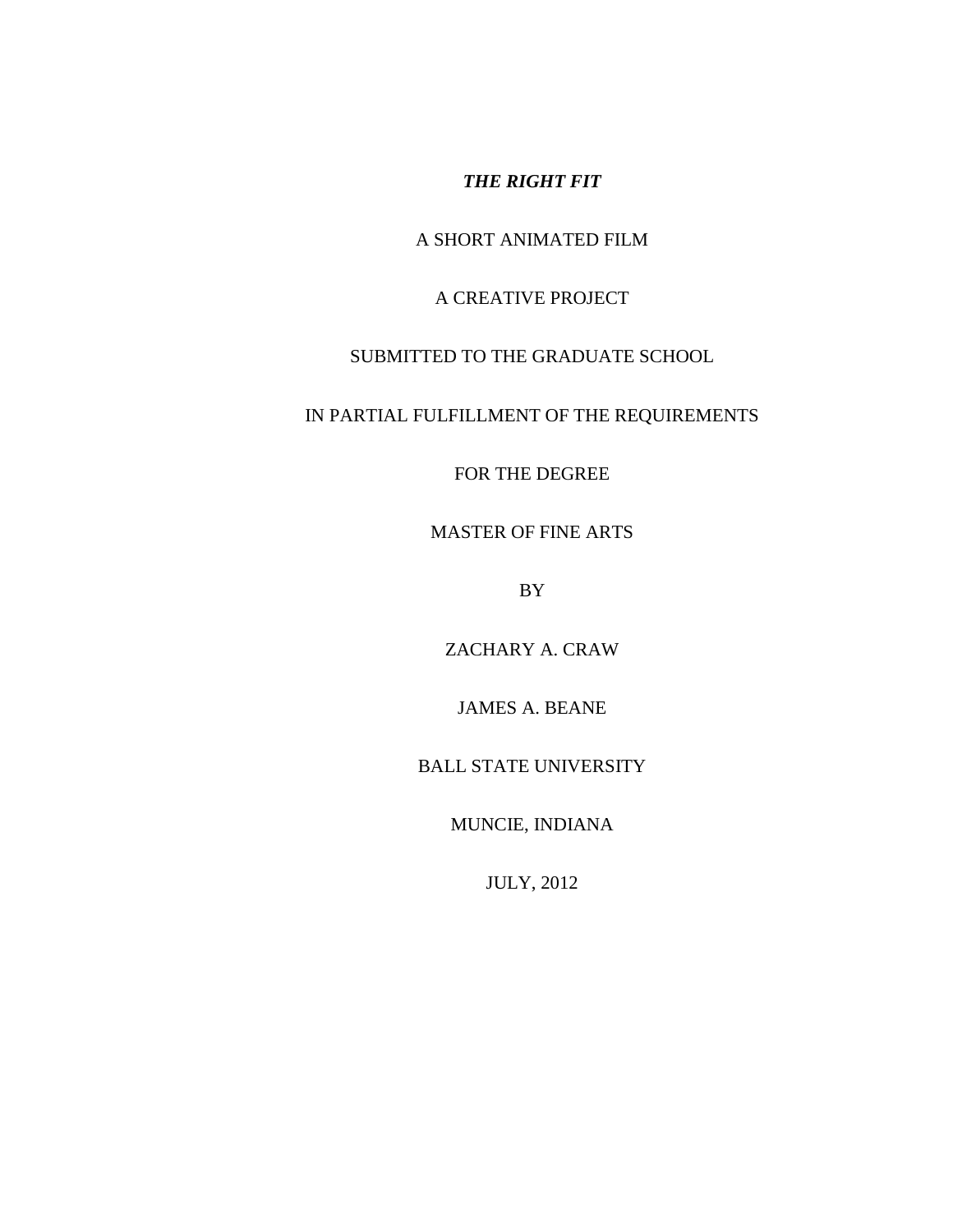## I. **Statement of the Problem**

As a growing artist, animation always caught my attention, even at an early age. At that time I did not necessarily consider it art, but it was definitely something that inspired me as an artist. I can recall obsessively drawing cartoon and video game characters without really thinking about the implications or impact it would have on my later artwork. Animation has been around for quite some time. At its most primitive state, animation can be dated back to Paleolithic cave paintings and Egyptian burial chamber murals. The animation was comprised of a succession of figures that would depict a story by creating the illusion of motion. The Zeotrope is another early form of animation that can be dated back to 180 AD. It was generally a cylindrical device that was hung over a lamp, lit and moved by the heat. As with the cave and mural paintings, there was a succession of images that created the illusion of movement. When the cylindrical carousel is spun, the images will trick the eye by creating the optical illusion of image movement. Despite the fact that animation has been around since Paleolithic times, it seems it has a difficult time being seen as a viable art form alongside more traditional forms of art such as painting and sculpture. Animation artists seem to face many of the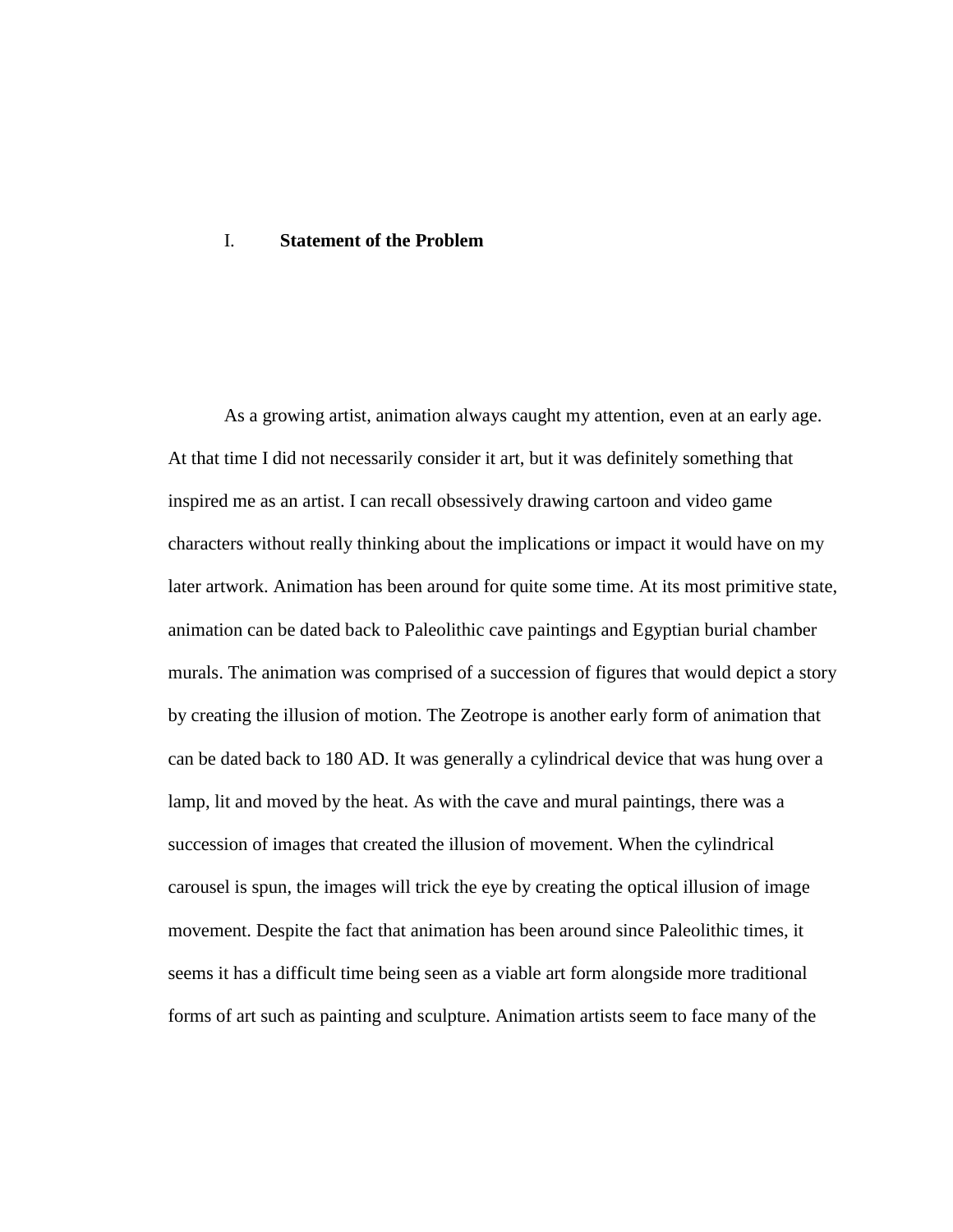same problems photography and video artists have had being regarded as artists making an acceptable and marketable form of art alongside more traditional forms of art.

As an animator and artist, I look at all things past and present for inspiration in my work. This is inclusive of the aforementioned primitive Paleolithic forms of animation and other traditional forms of art, as well as more contemporary painters, video artists, authors, etc. There are many artists that influence my work that are trained in traditional forms of art and create animation as well. Most of these artists, such as Jan Švankmajer, have been creating animation since the 1960's. The concept of animation is by no means a new one and should be respected just as any other form of art. I consider the how my influences have handled their medium as I attempt to make a connection between my animation and more tradition forms of art such as painting.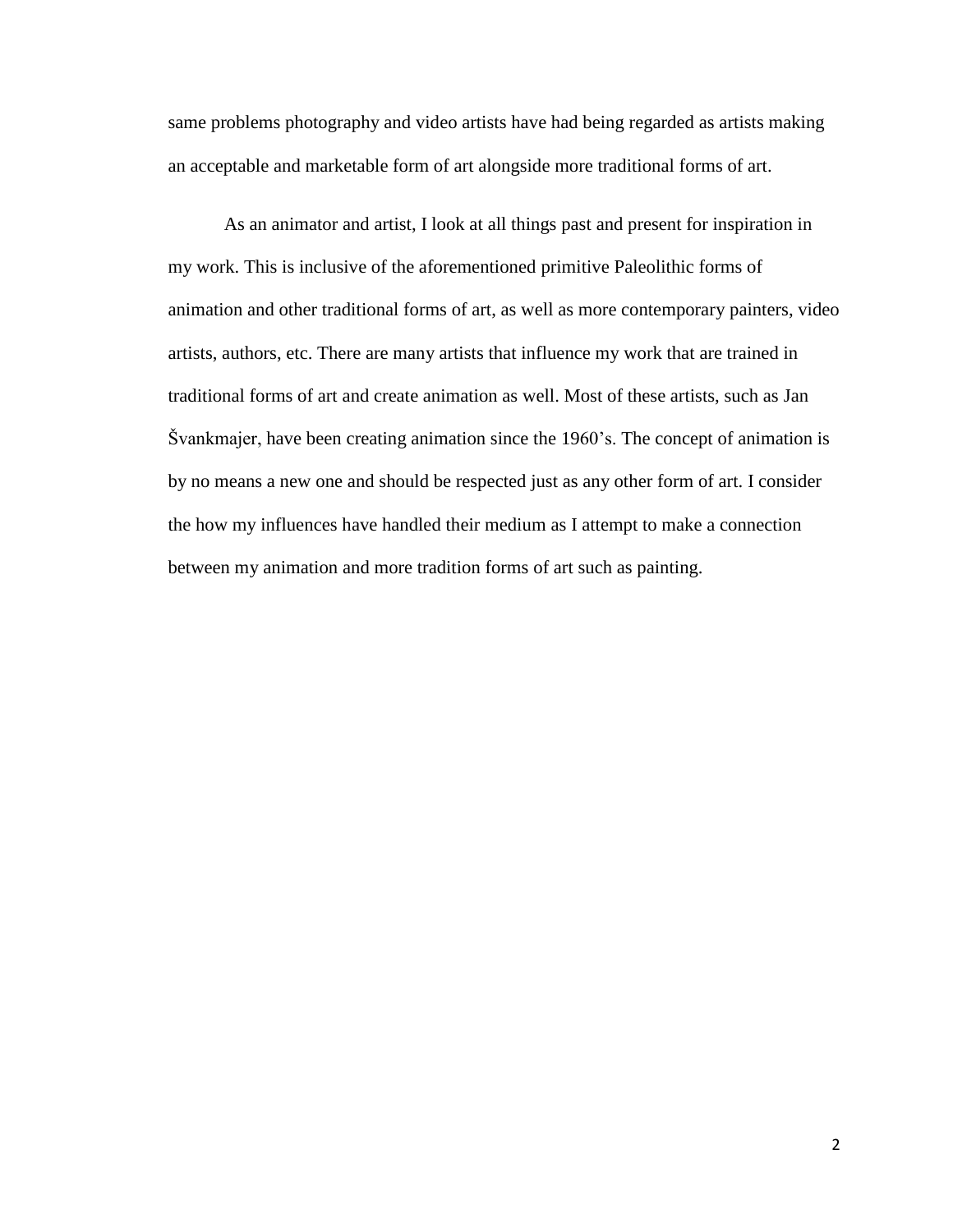## II. **Review of Influences/Literature**

There have been many experiences, events, and people that have influenced how and why I create art today. The artists that influence my work in general are varied, with some having vast experiences in animation, while others have almost nothing to do with animation at all. For me, influence can come from anything, whether it is visual reference or merely the emotive qualities behind an artist's work. David Lynch, for example, is by no means an animator, but rather a film director. Lynch's films are comprised of elaborate, dark, and mysterious landscapes of ambiguous narrative inhabited by characters that share a comparable feeling. Lynch also ventured into rudimentary forms of animation early on as a painter. Lynch wanted to see his painting move in a way they could not naturally do on their own. From this idea, Lynch created a short film entitled *Six Men Getting Sick Six Times*. The film consisted of exactly that. In a very similar process to William Kentridge's animated charcoal eraser drawings, Lynch created the illusion of movement with an additive process of applying paint in increments and recording frames in between. When played back, the six men would appear to be expelling red paint from their mouths.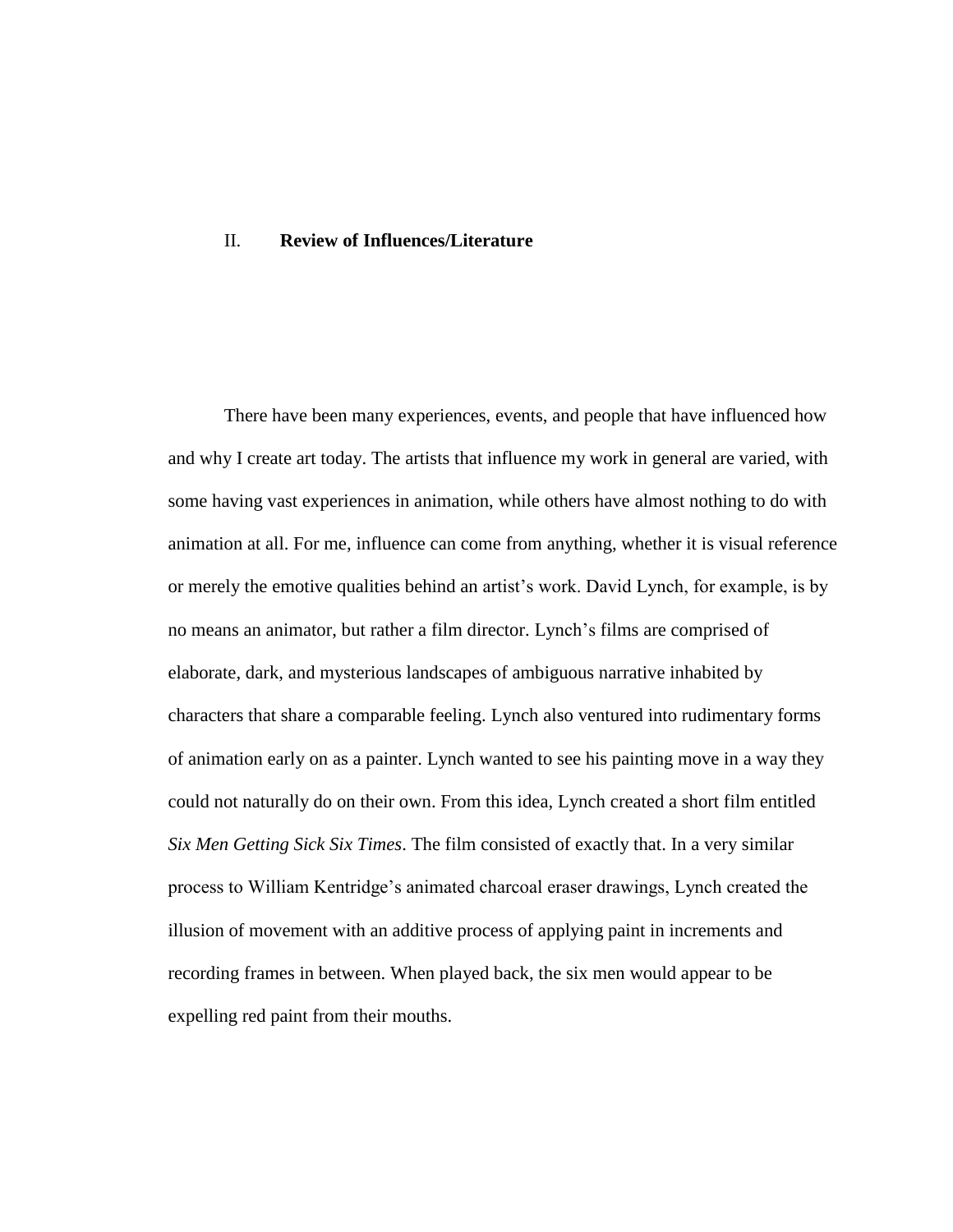### **David Lynch**

Despite starting early on with animation, which was not what he intended to pursue later on in his artistic career, Lynch began to segue right into cinema. David Lynch was very much a film director. Not that there should be a clear distinction between film and animation, because the two go hand-in-hand, they are simply two ways of dealing with the medium of video. Lynch's film became more focused on narrative and enigmatic characters while dropping the use of animation altogether. For me, Lynch is one of the most effective artists when it comes to encapsulating and instilling ranges of human emotion. What I like about Lynch's films are their ability to deal with a lot of the things we would consider taboo. He makes you think and feel about the things in life we tend to ignore or pretend do not exist. I would argue that Lynch's film, *Mulholland Drive*, has one of the most emotionally charged scenes out of all his other films. In the scene Lynch has a character participating in the depraved act of self-gratification, while in a state of crying and self-loathing shame. To me, this speaks volumes about the character and the turmoil the character is going through. Not many directors are bold enough to depict such raw human emotion and depravity in the ways that Lynch does. For me, these emotions are very real, and I by no means want to ignore them. A lot of my work reflects the same ideas that Lynch portrays in his work.

# **David Firth**

David Firth is a contemporary animator that uses a program called Adobe Flash to create his body of works. Firth's influences are very similar to my own, and it is most evident in his work. He borrows heavily from the eerie and ambiguous styles of David

4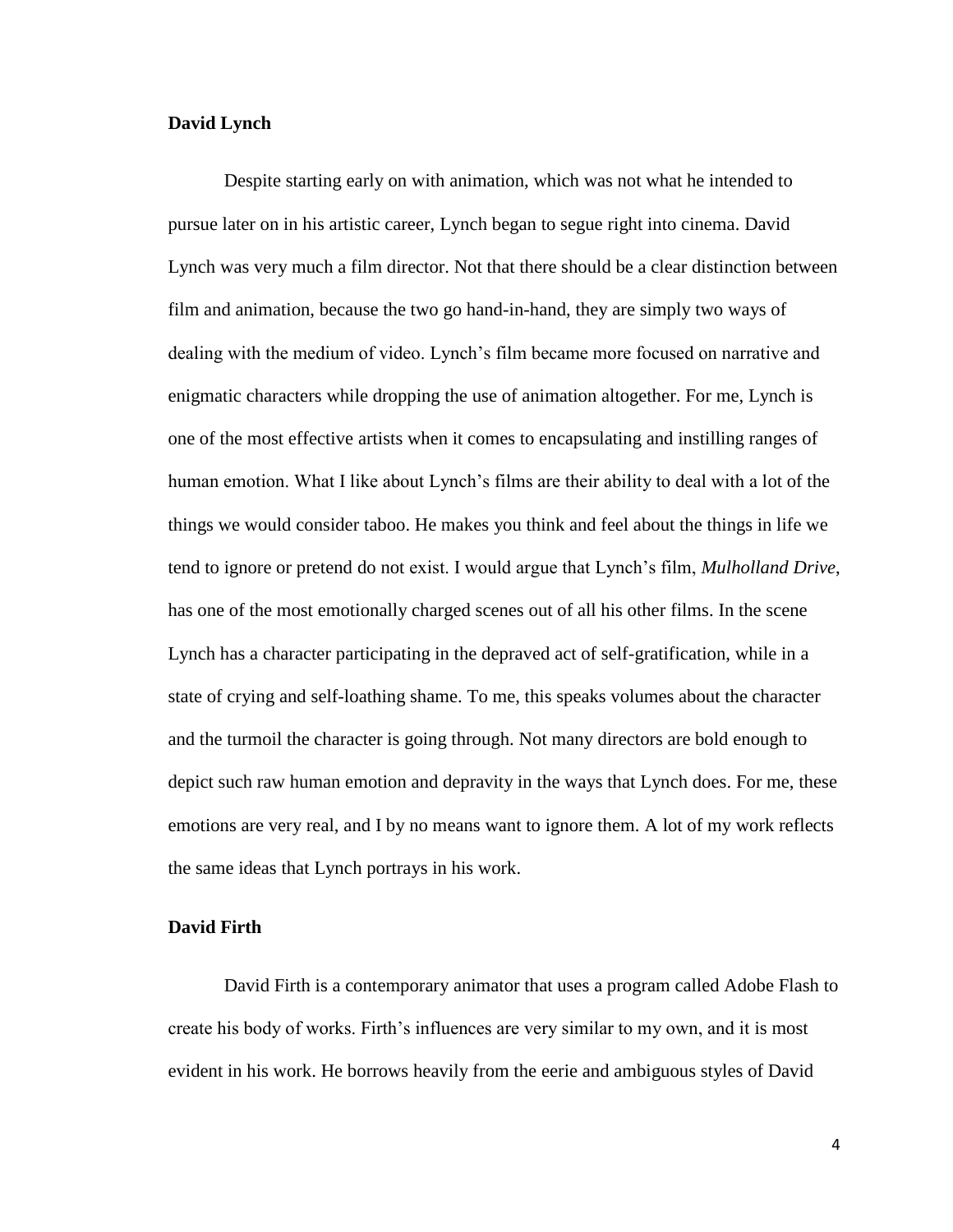Lynch, Jan Švankmajer, The Brothers Quay, and many others. He is most famous for his short animated series *Salad Fingers*. The story revolves around a young boy with, as the title of the animation suggests, salad for fingers. The protagonist, if you will, is borderline schizophrenic and talks to puppets on his fingers. At one point, he lures a small child into his home, to which he proceeds to shove into an oven to be cooked alive during a schizophrenic blackout. A good majority of Firth's work has a sense of dark humor about it. The humorous aspects of his animations are due partly to the cartoony style in which everything is presented. The humorous style seems to counterbalance the shocking and morbid imagery that Firth conjures up.

# **Jan Švankmajer**

Jan Švankmajer is a Czech animator born in 1934. He is a surrealist filmmaker and artist who directs cinema and animation. Švankmajer is best known for his interpretation of Lewis Carroll's book, *Alice's Adventures in Wonderland*, a full-length feature following the tales of Alice in an eerie, dream-like state. Švankmajer was also known for his animated short film called *Dimensions of Dialogue*, which consisted of three separate animations that dealt with the concepts of human emotions, relationships, and etiquettes. Švankmajer's latest animated short is entitled *Food*, a series of films that served as a political allegory. Švankmajer's animation is accomplished by the process of stop-motion photography. What I find great about his work is the almost crude way in which it is executed, leaving much of the process viewable in the final film. I tend to find this to be an appealing aesthetic and I attempt to do the same in my own work. Švankmajer also tends to depict eccentric and almost disturbing characters that tend to be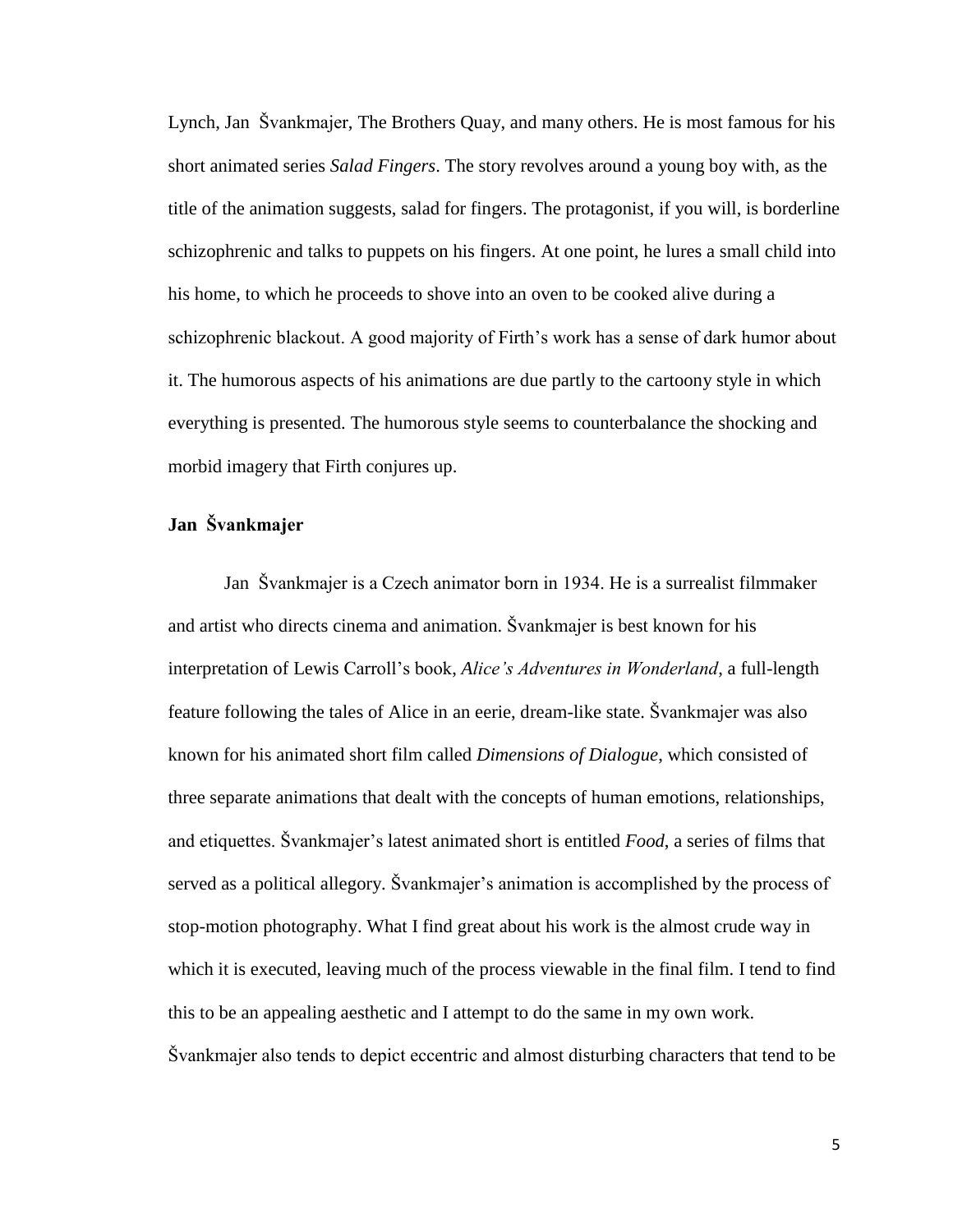exaggerated caricatures of people. Their appearance and mannerisms are so exaggerated they almost come off as comedic, despite their unsettling presence on screen. After watching a few shorts by Švankmajer, it is quite easy to see the influence he has had with artists such as the Quay Brothers and David Firth.

#### **William Kentridge**

William Kentridge is a South African artist well known for his political charcoal drawing animations. I can relate my work to Kentridge in many ways. His work is very much about the conceptual as well as the visual. Kentridge's content driven work is animated by a process of drawing an image with charcoal, taking a single picture, erasing part of the drawing, redrawing the next frame of movement, then taking another picture. He does this several hundred times until the sequence of still frames are brought together to create the illusion of movement and animation. The process of the work and drawing is very visible throughout the duration of his films. Because the medium of charcoal cannot be completely erased, the viewer is able to see trace remnants of the frames that came before. This visual quality almost serves as a physical representation to the passing of time, as well as a reminder of the process in which the film was made. It is important that viewers see my work just as organic despite its digital format. My animated films are painstakingly crafted by hand, much like any other form of traditional art.

## **Yoshiro Kimura**

Yoshiro Kimura is a Japanese artist and video game director that has been producing games since 1997 when he worked on *Moon: Remix RPG Adventure.* What

6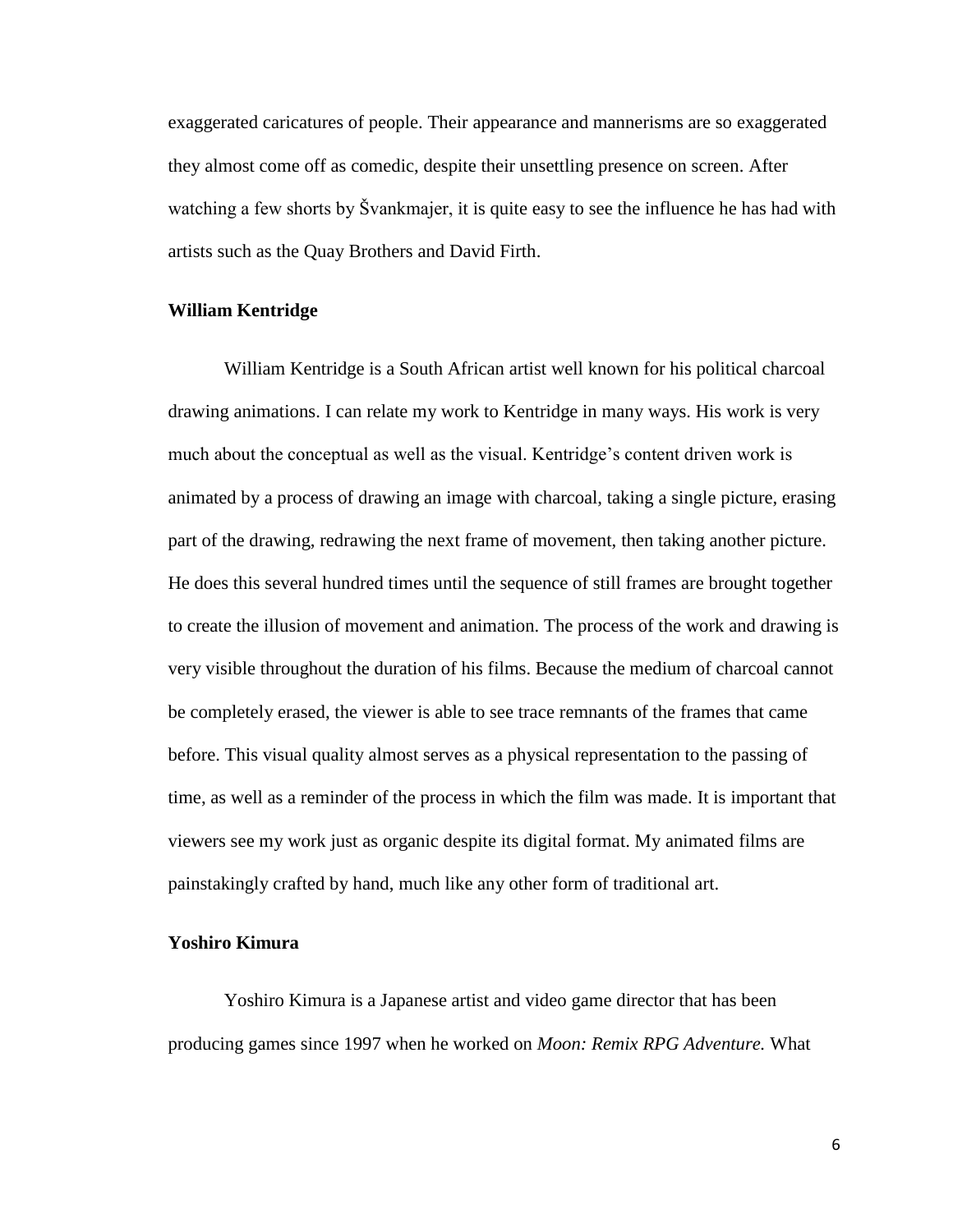makes Kimura such an inspiration is his knack for creating subtly dark and depressing characters and worlds that are deceivingly shrouded in cuteness and brightly candycolored landscapes. Kimura's stories cover the concepts of love and social hierarches and how they can impact our lives. This is most evident in Kimura's games *Chulip* and Little King's Story. The protagonist of *Chulip* is an impoverished young boy who has moved to a new town. Most of the townspeople will have nothing to do with the boy, and some are even quick to point out his financial short comings. In *Little King's Story*, there are several suggestions of adults facing situations such as alcoholism and unsuccessful single, middle-aged men with regrets of squandered youth. Kimura satires religion in his games as well. In Little King's Story a priest named Kampbell presents himself to ask "Do you believe in God?" as a preface to demanding a large sum of money to construct a church. Kampbell quickly responds "God will punish you if you don't!". I rather like the subtle dark overtones in Kimura's work and I try to implement them into my own.

These are just a few of the artists that influence my work. They cover a range of mediums, including Photography, Painting, Filmmaking, and Sculpture. Something these artists all have in common is that they incorporate their own styles and mediums to create animation. The medium of animation is by no means a new one, and it should be equally respected as a form of art. These are the things I consider when creating my own work, as I look at all types of artists and the world around me as I develop my concepts and visual design.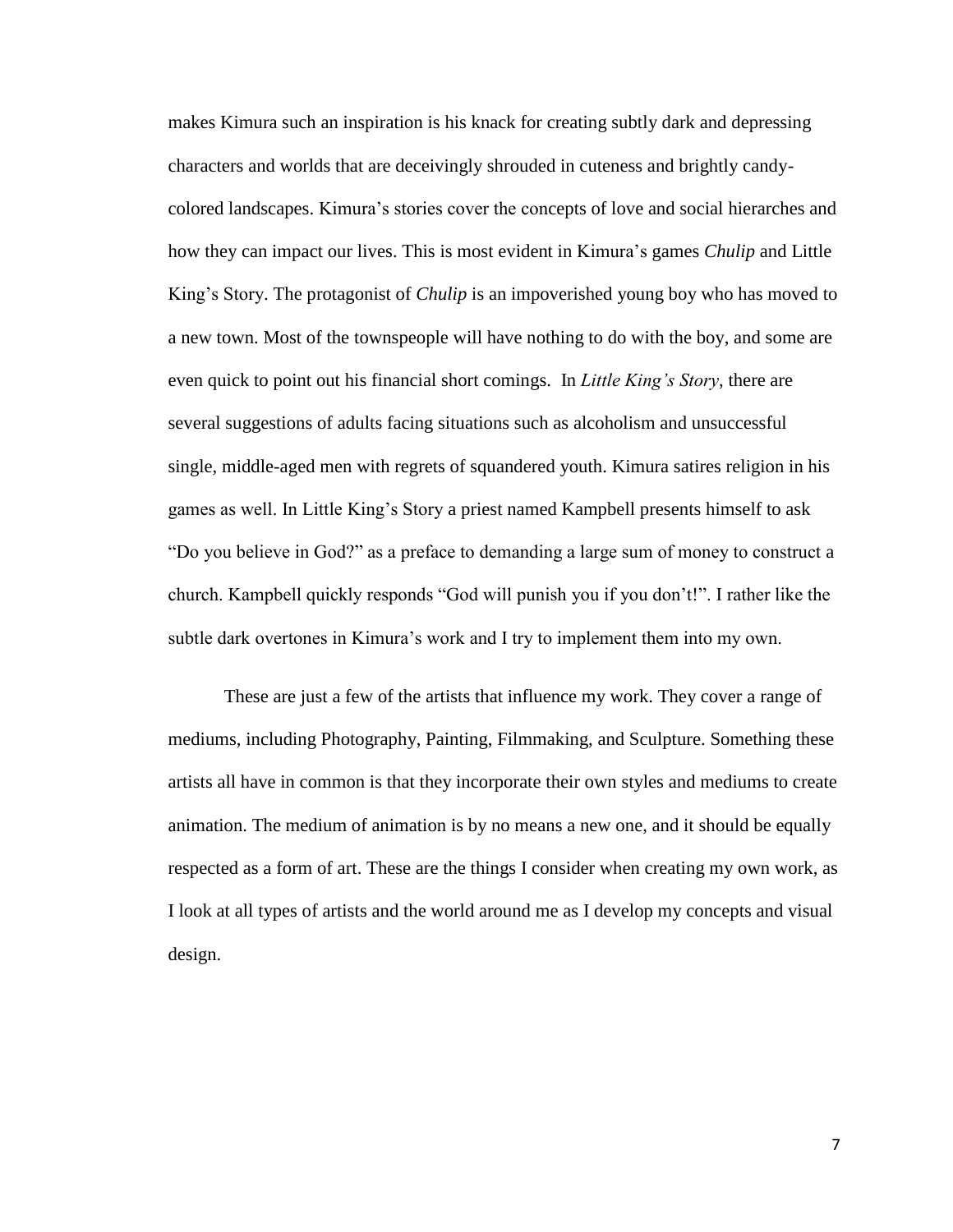### III. **Description of the Artwork**

In creating The Right Fit, I have a film that explores roles in gender and the relationships between man and woman. This is a theme that I often represent in my work, which is also reflected by the artists that are influential to me. The narrative follows a young boy born from the earth, with the sole objective of seeking out his female counterpart. The creation of the boy parallels the manner in which God creates Adam. The difference is the boy is born from the tree of life as opposed to Adam being formed from the dust of the ground. The female is assumed to have been born from the earth as well, as she idly waits on top of the hill, perched by the tree of the knowledge of good and evil. The distinction here is that the female is not created from the rib of man, but exists independently from man. The boy must overcome the harsh obstacles that are thrown his way before finally reaching the girl. Along the way, he becomes aware of his nudity and the apparent need for clothing. This realization is important because the boy comes to this conclusion before coming to the girl; this is not something that happened as a result of the girl. There are some sexual overtones that relate to the ideas of masculinity and femininity and the roles each partner plays in a romantic relationship. The Boy is in possession of a key, a phallic symbol representing the characters masculinity. The Girl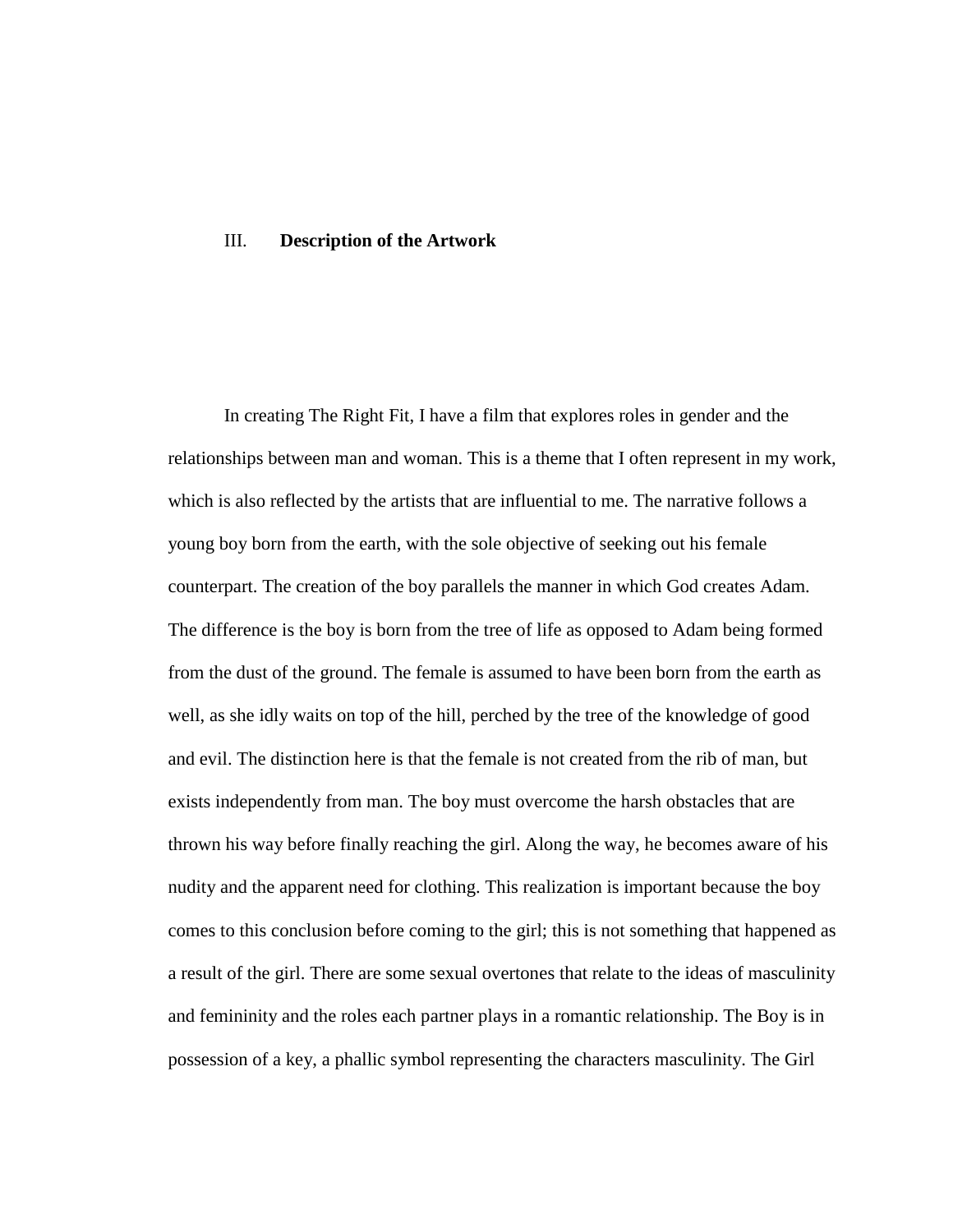has a keyhole in the navel region. The idea of the key and the keyhole stands to represent the idea of a monogamous relationship where The Boy's key can only fit one hole, the only hole for which his key was made. Upon reaching the girl, the boy instinctively draws his phallic key and places it into the lock-shaped orifice in the girl's stomach. The couple faces one more challenge before reaching their conclusion. Roots from the tree of the knowledge of good and evil violently pull the boy into the ground, where he could presumably suffocate and become one with the earth again. It is up to the female to save the young boy. By doing so, it is established that the girl is just as capable as the boy, and in fact, the boy owes his life to her. The girl proceeds to pull a dried dandelion out of her stomach before rescuing the boy from peril and drifting to safety. The dandelion and its seeds are symbolic of how the male and female will once again touch back down to the earth and the reproductive cycle will come full circle.

The concept and visual aesthetic of the film was derived from many ideas and influences. This is inclusive of several artists as well as the applications that were chosen to create the animation. The following will attempt to explain the concepts behind the animation and the process in which it was created.

Stylistically, the animation takes visual cues from several sources. The beautiful two-dimensional animation of early Disney films has always been a strong influence on my work. Many of the early Disney techniques are the same I use as animate techniques. Disney animations such as Snow White and the Seven Dwarves relied on a technique referred to as rotoscoping to capture fluid, life-like animation. The process of rotoscoping involves taking frames of real-life reference and translating them into individually drawn

9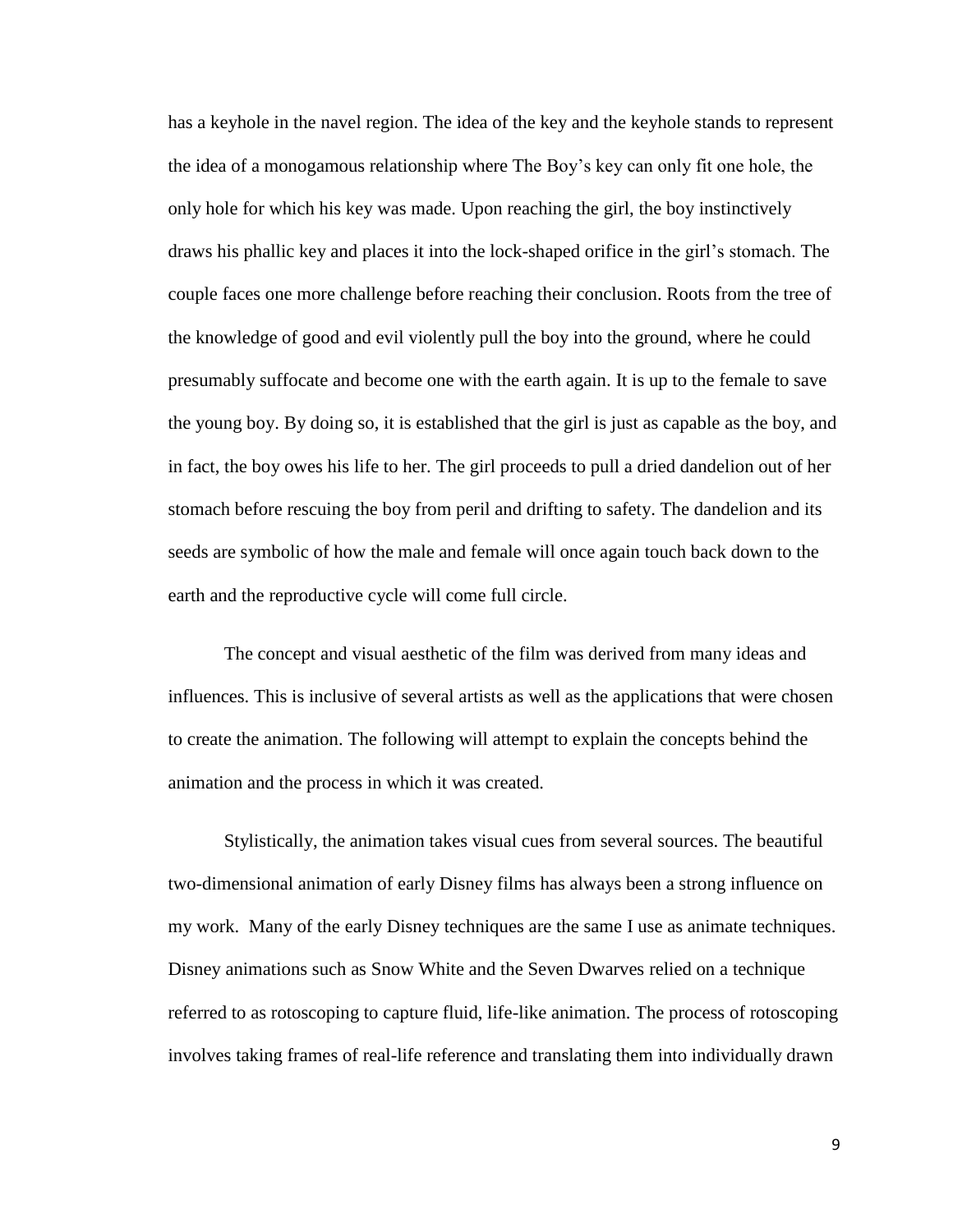frames of animation. A modern example of this would be recording an actress dancing, then taking each frame of video and drawing it by hand. Once the individual frames are shown in sequence, the drawings will create the illusion of movement as the drawings mimic the dancing figure in the video.



Behind the scenes of *Sleeping Beauty*, ©Disney

This can be a very tedious process, as there are typically 24 to 30 still frames in a single second of animation and film. This method helps facilitate the ideas and methods mentioned in the influences section. Rotoscoping is a process very similar to the one Kentridge used in his animated charcoal drawings.

The short animated film is primarily created with the use of Adobe Photoshop, Adobe After Effects, and Corel Painter. This specific set of software was used to achieve the animation created in a style that appeals to me. Adobe Photoshop and Corel Painter are very similar pieces of software chosen for very specific purposes. As mentioned, much of what I find appealing about any artistic expression is the actual process of using a medium and how that process is evident to the viewer, like the eraser charcoal drawings of William Kentridge. When the process is evident to the viewer it tells a bit of a story on its own. Corel Painter is a piece of software that helps achieve this in a digital format.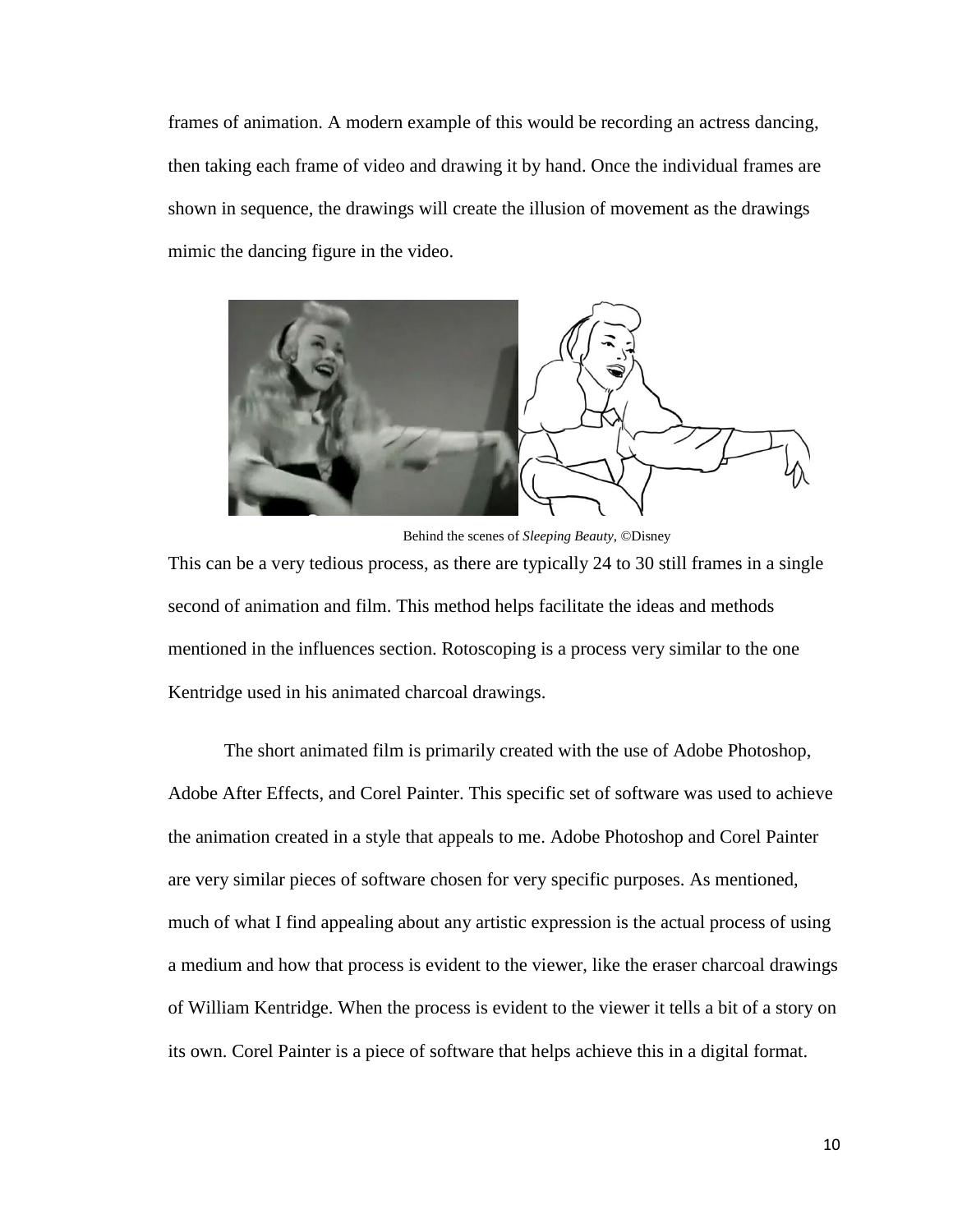Corel Painter has a myriad of mediums, surfaces, and brushes and emulates the organic mediums such as; oil paint, marker, watercolor, charcoal, and conte crayon in a digital format.

For this animated film, I have chosen to use a thick oil paint medium to create the colorful worlds my characters inhabit. An inspiration for the visual style comes from Yoshiro Kimura's Little King's Story. *Little King's Story* is loosely based off of the book entitled *The Little Prince* by the French author, Antoine de Saint-Exupéry. The whimsical visual qualities of the cinematics in this game inspired my attempt to create a colorful world depicted in a painterly style using the brushes found in Corel Painter.



*Little King's Story* ©2009 Marvelous Entertainment Inc.

I have also utilized Corel Painter to create a series of black and white paints of nothing but brush strokes. This series of paints was used as a displacement in Adobe After Effects so that the short animated film will appear to have a constantly agitated appearance, almost as if every frame was hand-painted. This, again, has made the medium very apparent to the viewer.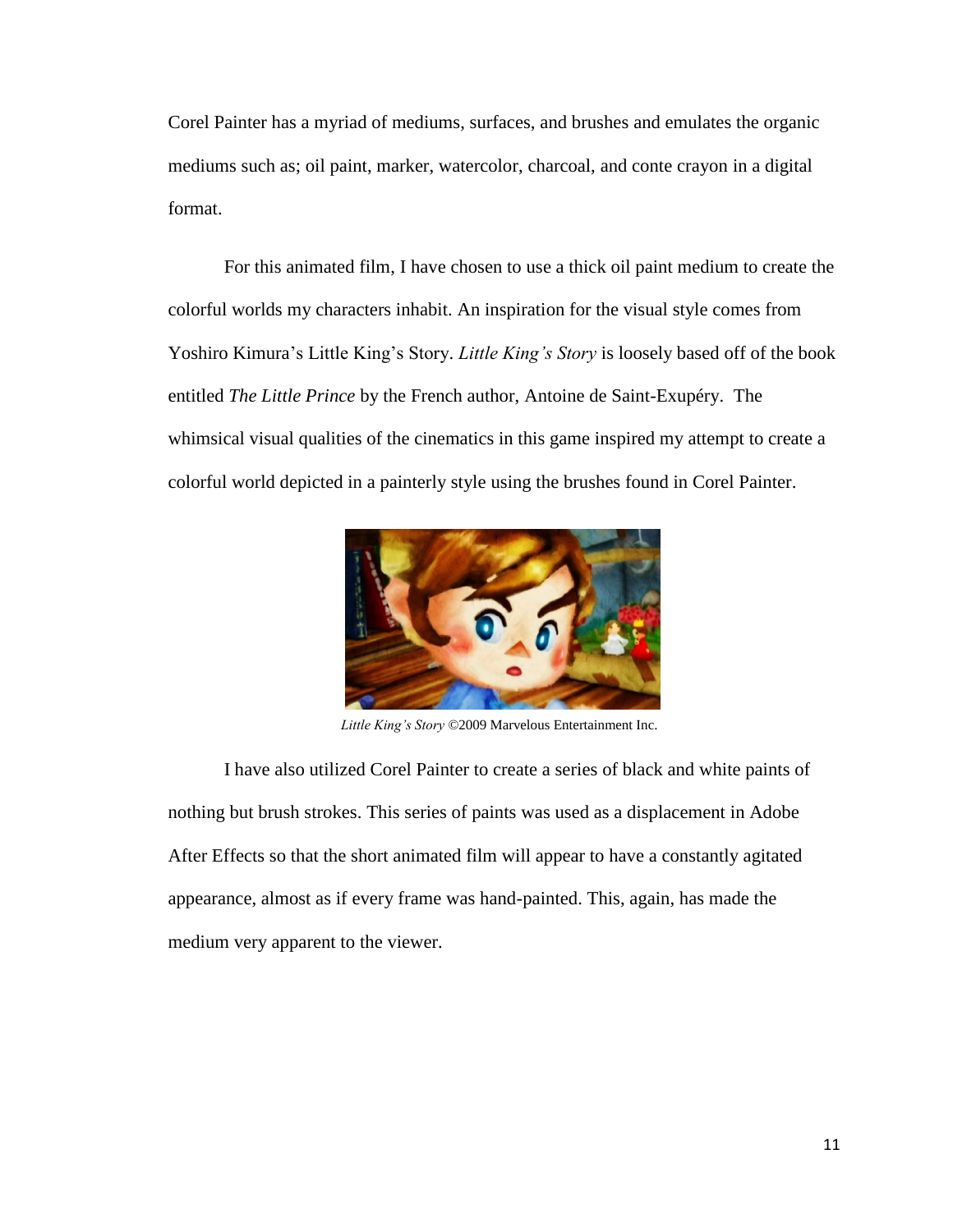

Adobe Photoshop was used for drawing the outlines of characters, backgrounds, and props. Adobe Photoshop lacks the ability to easily simulate the qualities of a medium such as oil paint, but it allowed me to draw quickly and effectively with clean lines, a quality that Corel Painter lacks. Adobe Photoshop also makes editing layers and compositioning an intuitive process. Because of this, the work flow was very much a simple exchange between Adobe Photoshop and Corel Painter. The layers created in Adobe Photoshop are ideal for a workflow involving Adobe After Effects, as the software operates strictly in a series of layers.



The Boy layers in Adobe Photoshop**.** 

The character design was strongly influenced by artist Ryuji Nouguchi, who did the character design for *Chulip*. I was particularly attracted to the simplistic design of the two main characters because they have simplified geometric forms that are easily animated. The character's bodies are torsos with almost no pelvic area and skinny legs attached at the bottom. The proportions of the characters are similar to the conventions of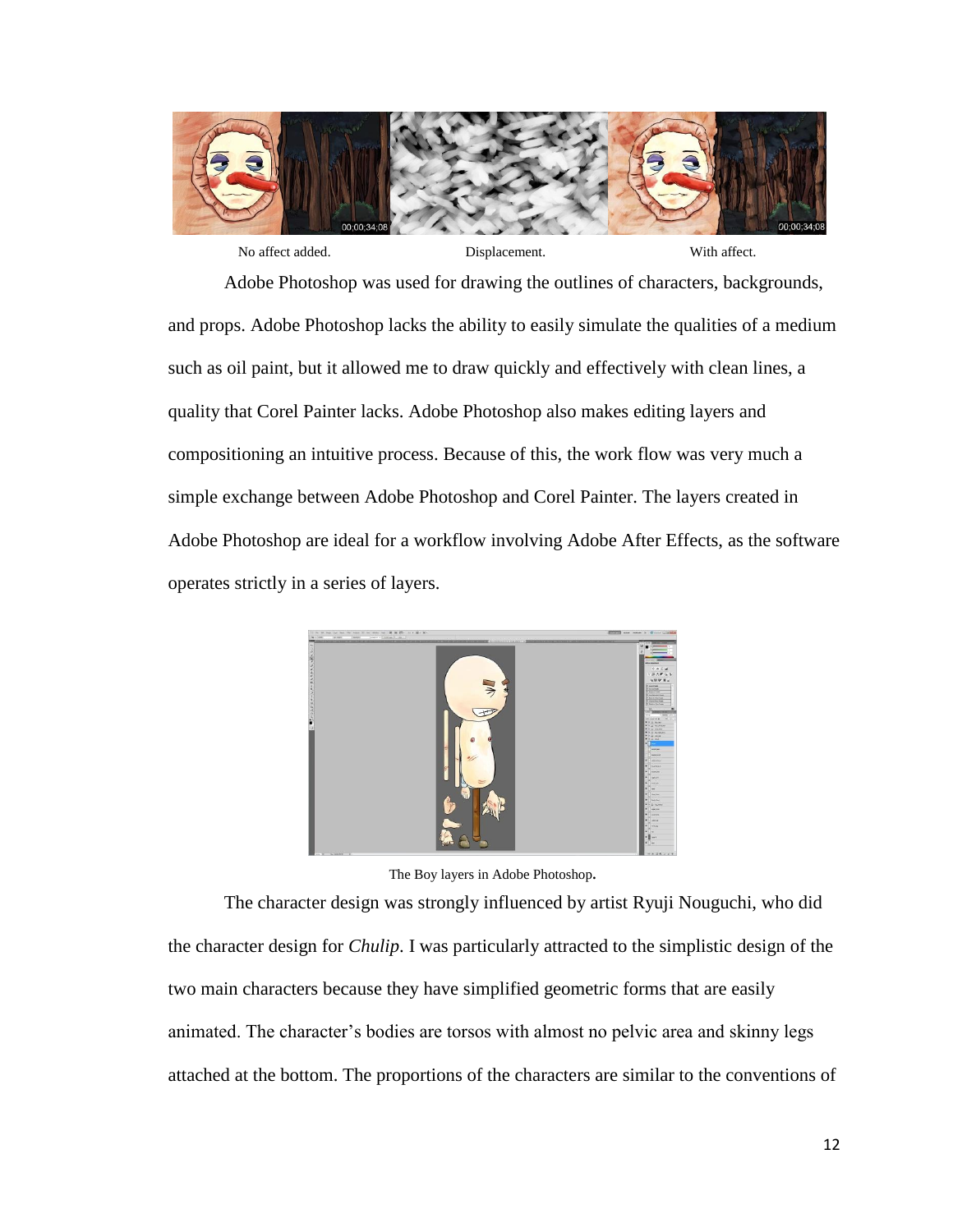most children's cartoons. They have large heads, eyes, feet, and hands that can be used for exaggerated movements and expressions. I also used aspects of the Japanese Tengu mask in my character design. The male tree character has a phallic nose that is similar to the nose of the Tengu. This phallic symbol is one of several reoccurring sexual innuendos throughout the animated film.



Characters from *Chulip*, ©2007 Punchline Tengu mask.



The animated short film was primarily animated in Adobe After Effects. The characters were rigged using a script called 'RigIt'. The script gives the characters a skeleton that uses IK (inverse kinematics) joints, which allowed me to manipulate the characters like a puppet. The rig also allowed me to get foot and toe rolls for walk cycles, bend the knees and elbows using IK joints, and get full control of the neck and head movement, as well as a spine rotation. The rig is simple, but effectively allowed me to execute complicated animations.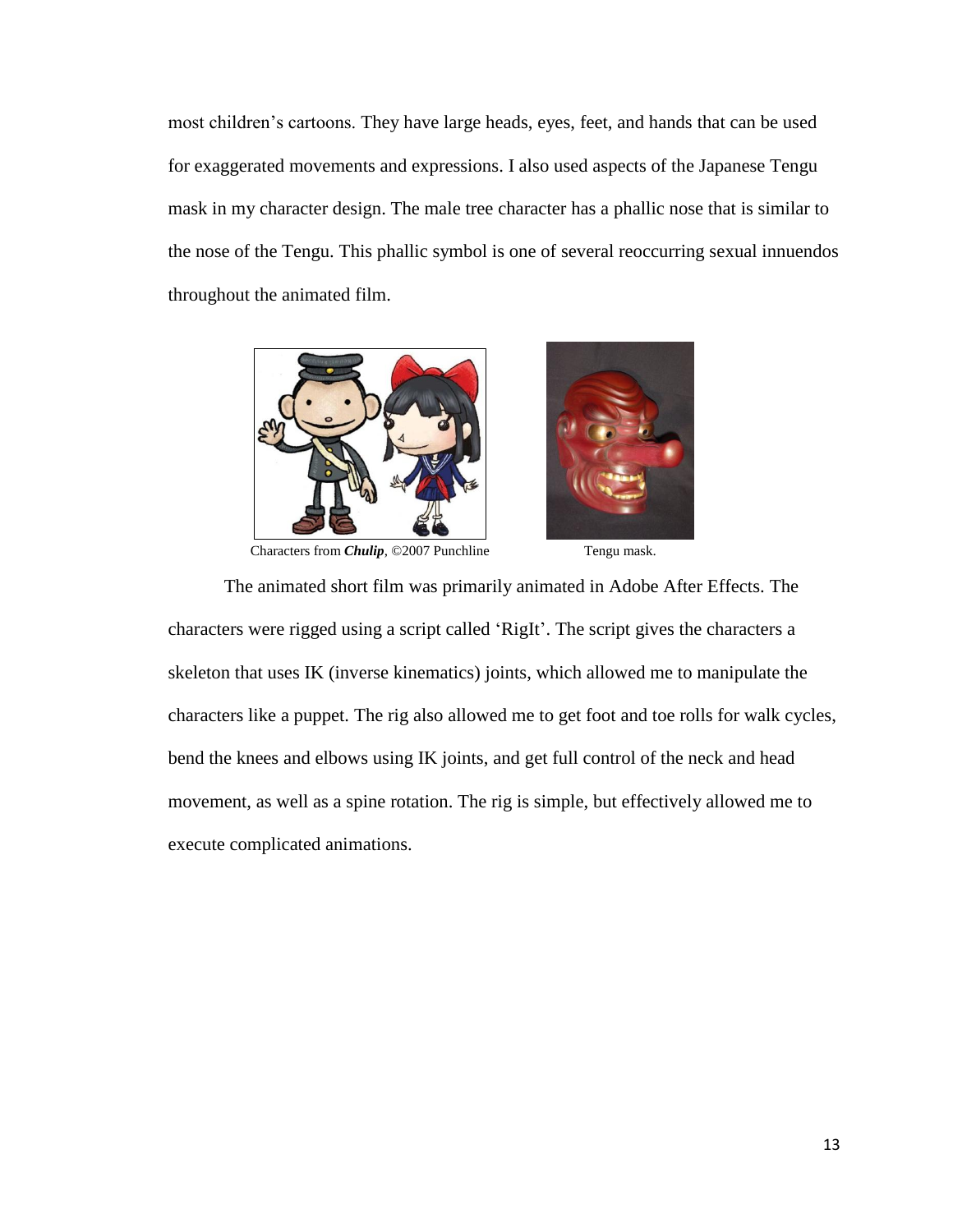

The Boy character rig in After Effects.

The total running time of the film will be approximately four minutes and fifteen seconds long. The title of the film, *The Right Fit*, was chosen because it summarizes the relationship pursued by the Boy and Girl characters. In the beginning life is created. The Boy is introduced to the world and must embark on a journey. The Boy travels through the dark and perilous forest to reach the love of his life. During his journey, he discovers the key to unlocking true love. The key the Boy uses fits perfectly within the keyhole in the navel of the Girl. This is to suggest that they were made for each other from the start, as they were meant only for each other. They are the right fit.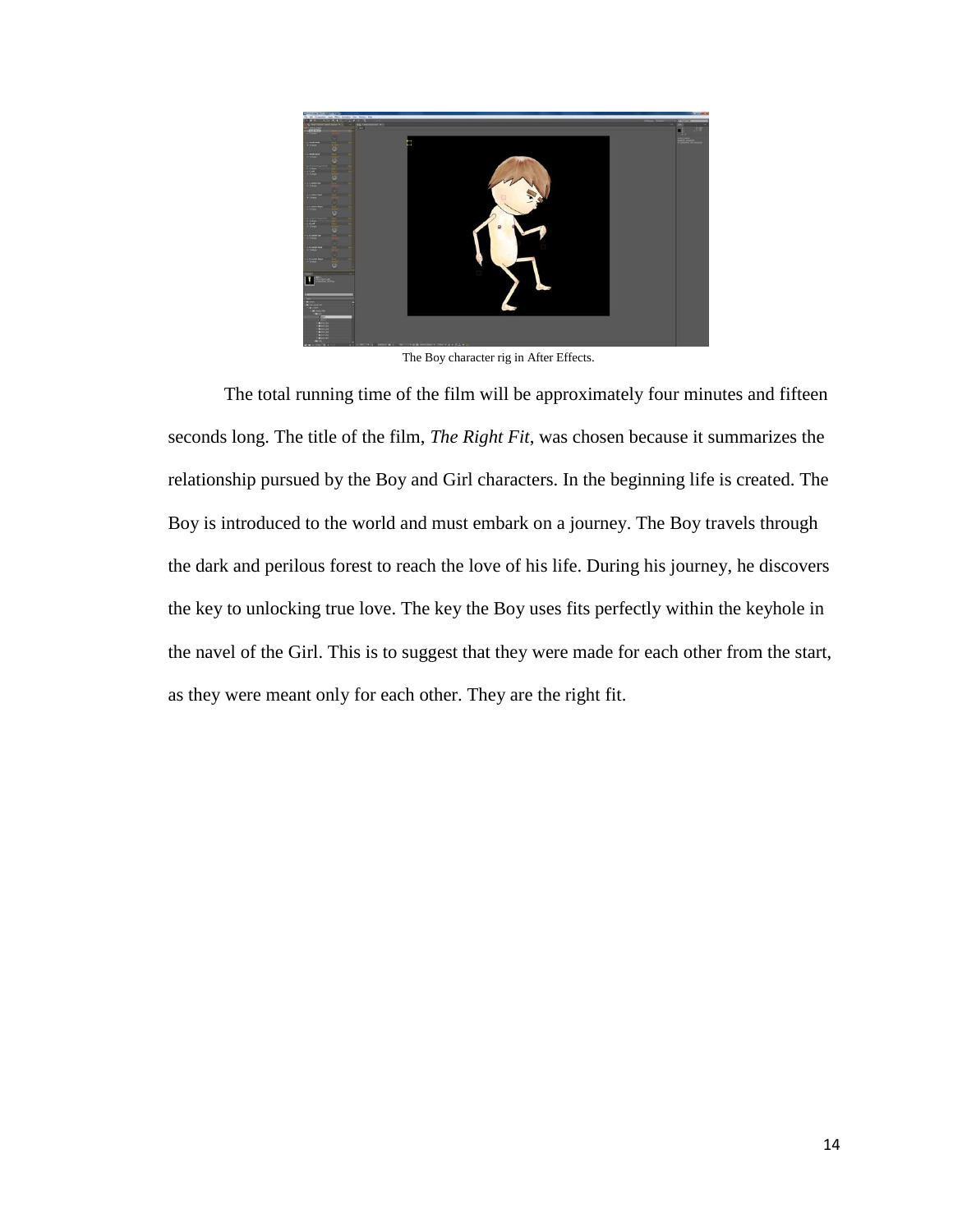## IV. **Conclusion**

The art of animation is a cumulative process of research and observation. Animators, like any artist, are influenced by others and the world around them. A digital artist must learn many of the same concepts that traditional artists would, such as lighting, color theory, form, and composition. Many of these universal principles have been used in animation for hundreds of years. Traditional artists such as William Kentridge, Salvador Dali, and Man Ray have incorporated animation into their own work. Kentridge worked with charcoal and a series of eraser drawings. Dali has worked with Disney to incorporate his paintings into an animated short called *Destino*. Ray directed *Emak-Bakia*, a film that incorporates Ray's techniques of photography with elements of animation. Contemporary artists such as filmmakers David Lynch, Brothers Quay, and Jan Švankmajer have all produced animated films while still continuing to work with more traditional mediums. Lynch started as a painter and photographer and continues to pursue these types of mediums in addition to film and animation. The Brothers Quay are trained illustrators and work with the medium of sculpture to incorporate concepts into their films. Švankmajer has always incorporated his masterful talents working with clay sculpture into his animated works.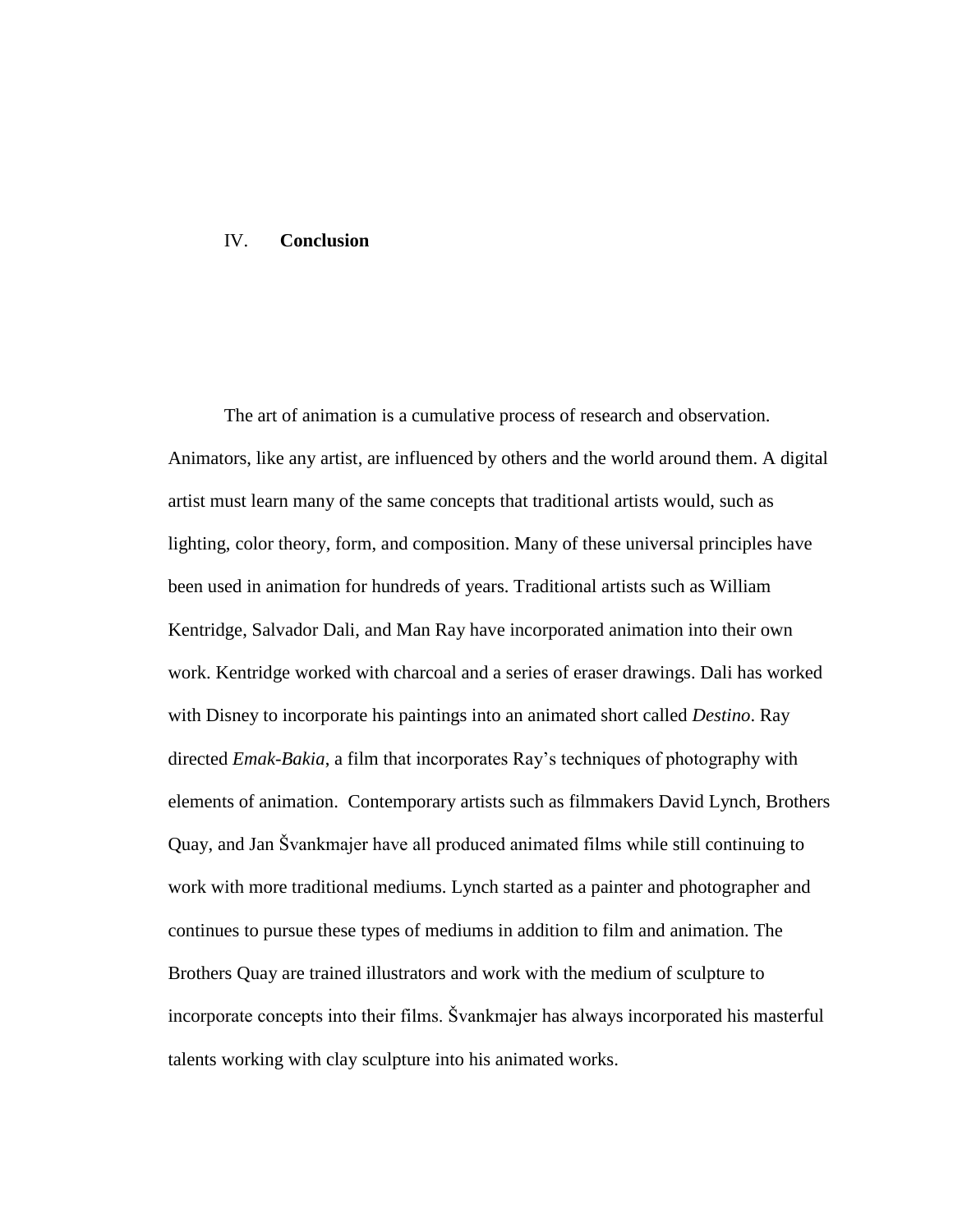With many of the artists that have been involved with animation, it would be difficult to make a strong distinction between a painter, sculptor, and an animator. They share a lot of the same fundamentals and principles in design. It has been my goal as an artist to achieve a standard where there is no distinction. I very much appreciate and enjoy more traditional and tangible forms of art, but am always looking for ways to include these mediums, influences, and principles into animated work.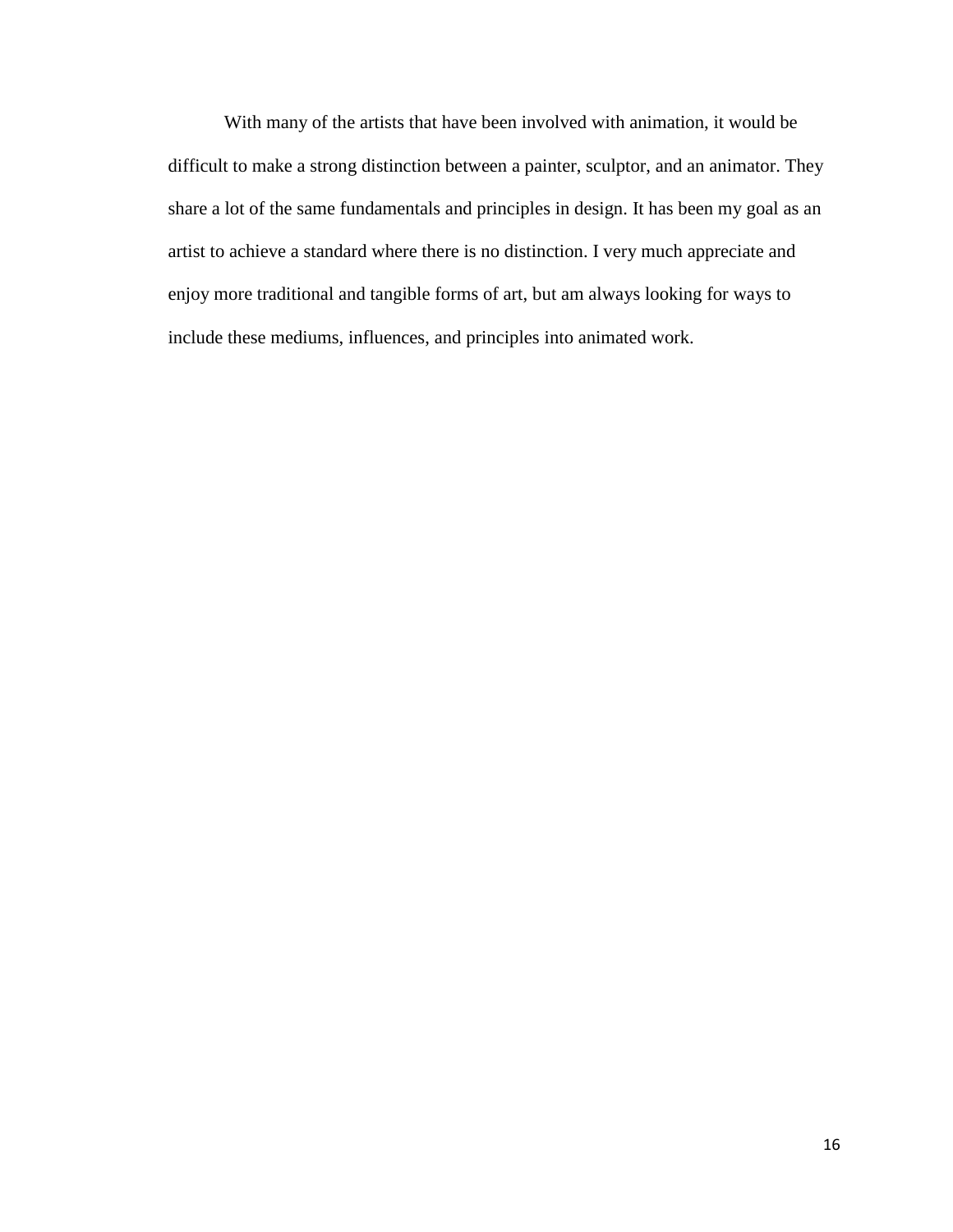## **Artist's Statement**

The Right Fit is an animated short film that follows a young boy from the beginning of life to the discovery of his true love. The protagonists of the film are challenged and aided by nature itself. Watch as the boy travels through dangerous, dark woods as he discovers the meaning of love with the girl he was meant to be with.

Much of this film is inspired by an assortment of artists, such as William Kentridge, David Lynch, and Jan Švankmajer. The visual presentation takes many cues from aforementioned artists and how they handle their own works in animation. This results in creating a piece that puts an emphasis on the mediums and techniques that were used. Every loving stroke of the hand is intently apparent and exists for the viewer to see.

The animation was created using the programs Adobe Photoshop, Adobe After Effects, and Corel Painter 12. Creating the animation was a process of drawing and painting in Photoshop and Corel Painter. The characters and backgrounds were fully posed and animated in After Effects. The visual style can be attributed to artists like Yoshiro Kimuara and his candy-colored works like *Chulip* and *Little King's Story*. Conceptually, The Right Fit borrows ideas found in the *Bible*, specifically in Genesis.